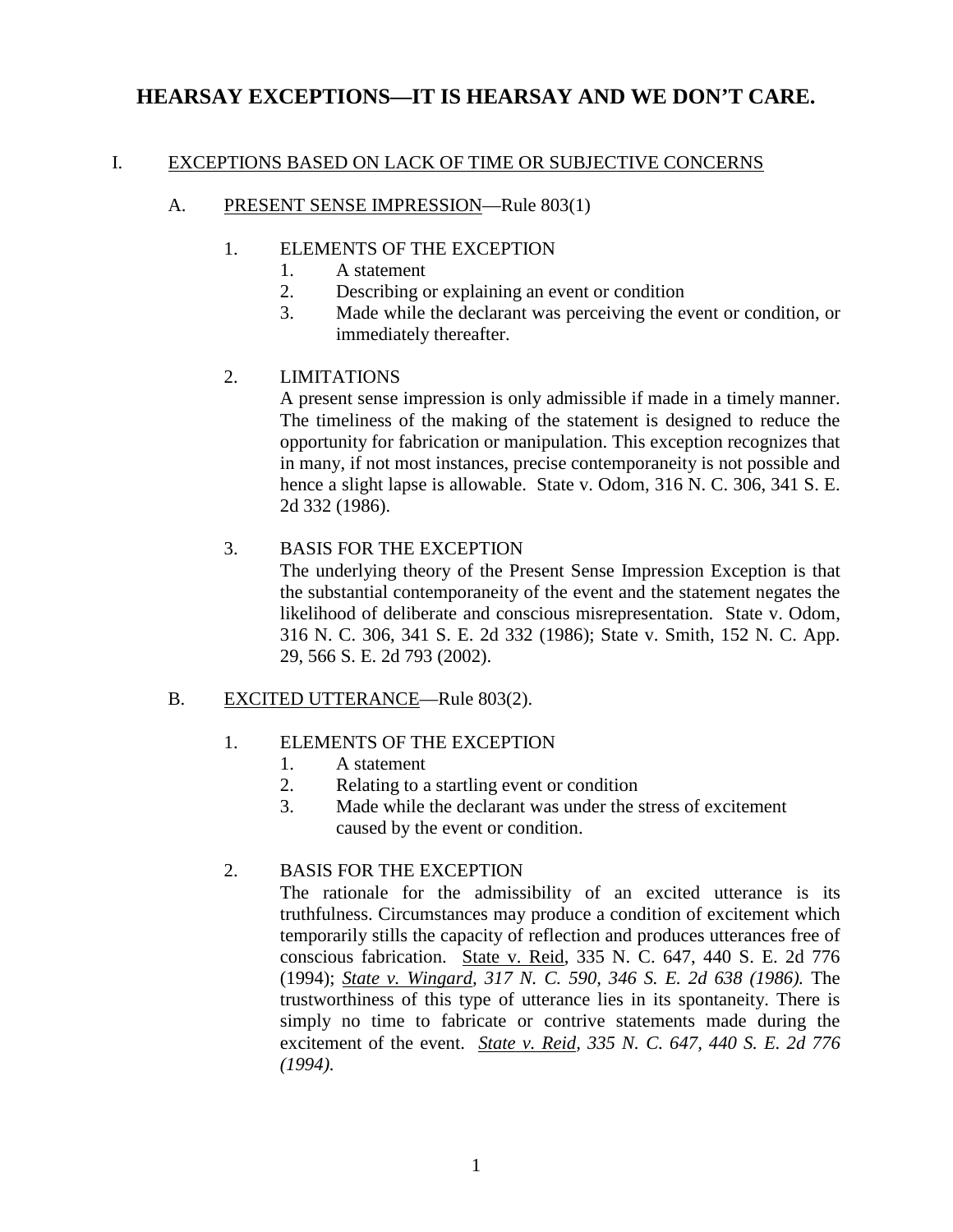## C. THEN EXISTING MENTAL, EMOTIONAL OR PHYSICAL CONDITION— Rule 803(3).

#### 1. ELEMENTS OF THE EXCEPTION

- 1. A statement
- 2. Of the declarant's then existing
- 3. State of mind, emotion, sensation or physical condition (such as intent, plan, motive, design, mental feeling, pain and bodily health).
- 2. LIMITATION

Rule 803(3) specifically does not include "a statement of memory or belief to prove a fact remembered or believed."

## 3. BASIS FOR THE EXCEPTION

The policy behind the state of mind hearsay exception is that there is a fair necessity for lack of other better evidence to resort to a person's own contemporary statements of his mental or physical condition and that such statements are more trustworthy than the declarant's in-court testimony. State v. Hardy, 339 N. C. 207, 451 S. E. 2d 600 (1994). The declarant's declarations at the time are often more trustworthy than the declarant's testimony given after a lapse of time and under the influence of selfinterest. Brandis and Broun, North Carolina Evidence,  $6<sup>th</sup>$  ed., Section 217*.* 

## II. BUSINESS AND PUBLIC RECORDS

#### A. BUSINESS RECORDS—Rule 803(6)

#### 1. ELEMENTS OF THE EXCEPTION

- 1. A memorandum, report, record, or data compilation in any form
- 2. Of acts, events, conditions, opinions or diagnoses
- 3. Made at or near the time
- 4. By, or from information transmitted by, a person with knowledge of the acts, events, conditions, opinions or diagnoses
- 5. If kept in the course of a regularly conducted business activity
- 6. If it was the regular practice of that business activity to make such a document
- 7. As shown by the testimony of the custodian or other qualified witness

## 2. LIMITATION

Business records are not within the exception if the source of the information or the method or circumstances of its preparation indicate a lack of trustworthiness.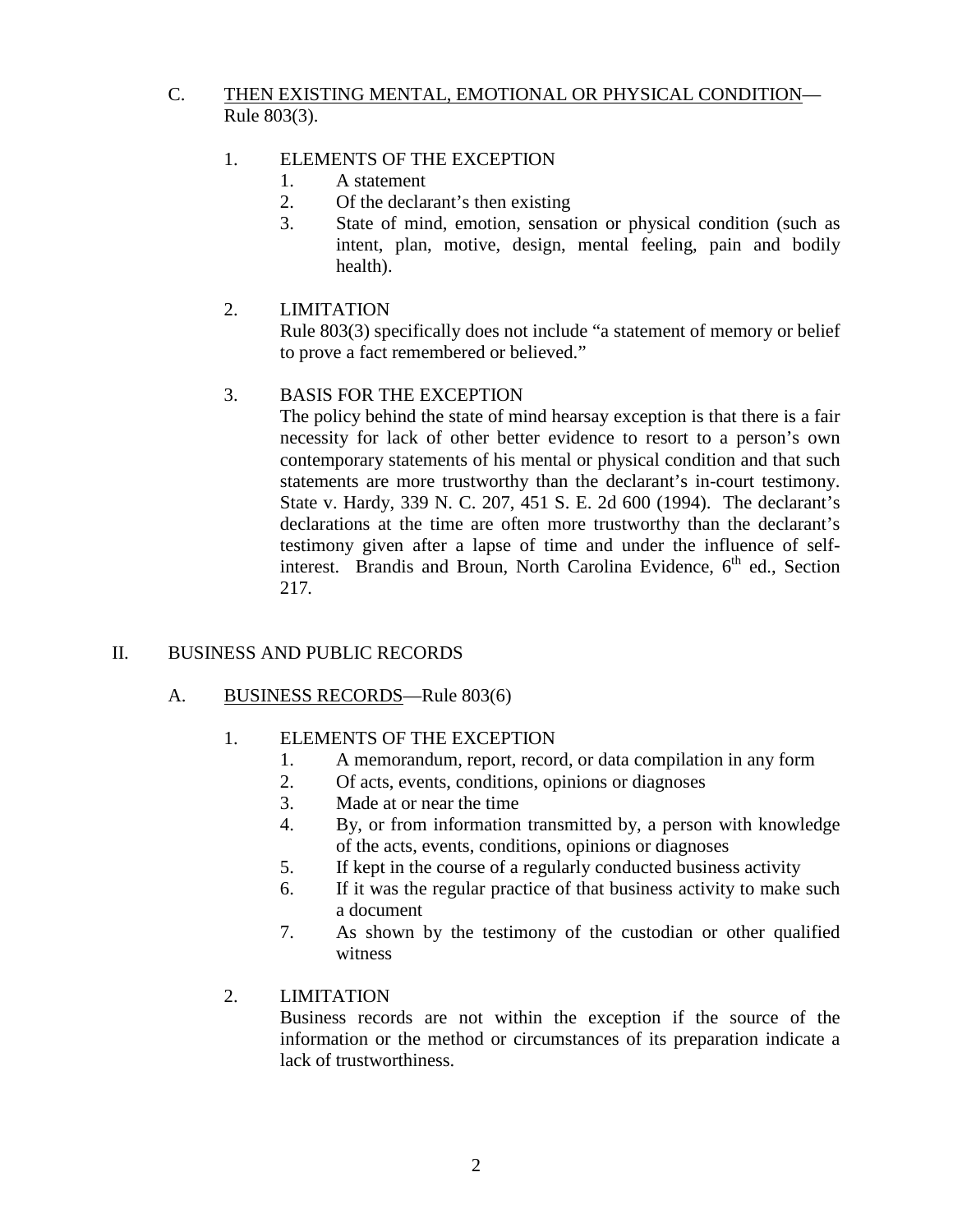## 3. BASIS FOR THE EXCEPTION

Trustworthiness is the foundation of the business records exception*.* State v. Galloway, 145 N. C. App. 555, 551 S. E. 2d 525 (2007); Miller, 80 N. C. App. 425, 342 S. E. 2d 553 (1986).

## 4. GENERAL COMMENTS

- 1. The person who prepared the document is not an essential witness. The foundation for the admission of the documents can be provided by a person who is familiar with them or the practices of the business. State v. Rupe, 109 N. C. App. 601, 428 S. E. 2d 480 (1993)*.* The authenticity of the records may also be established circumstantially. See State v. Wilson, 313 N. C. 516, 330 S. E. 2d. 450 (1985).
- 2. Hearsay within hearsay or multiple hearsay or double hearsay issues frequently arise with business records.

## B. PUBLIC RECORDS AND REPORTS—Rule 803(8)

#### 1. ELEMENTS OF THE EXCEPTION

- 1. Records, reports, statements or data compilations, in any form
- 2. Of public offices or agencies
- 3. Setting forth
	- i. The activities of the office or agency
	- ii. Matters observed pursuant to a duty imposed by law as to which matters there was a duty to report
	- iii. In civil actions and proceedings and against the State in criminal cases, factual findings resulting from an investigation made pursuant to authority granted by law.

## 2. LIMITATIONS

- 1. Item ii above is limited in that documents may not be admitted under that provision as to "matters observed by police officers and other law enforcement personnel."
- 2. The Public Records exception is inapplicable if the sources of the information or other circumstances indicate a lack of trustworthiness. This applies to all three of the itemized subelements listed above.

## 3. BASIS OF THE EXCEPTION

The rule is premised on the assumption that a public official will perform his duty properly and the unlikelihood that he will remember details independently of the record. If sufficient negative factors are present to indicate the report is not trustworthy, it should not be admitted." State v. Acklin, 317 N. C. 677, 346 S. E. 2d 481 (1986).

The rationale behind the exclusion of police reports is to prevent prosecutors from attempting to prove their cases in chief simply by putting into evidence police officer's reports of their contemporaneous observations of crime. The underlying theory is that observations by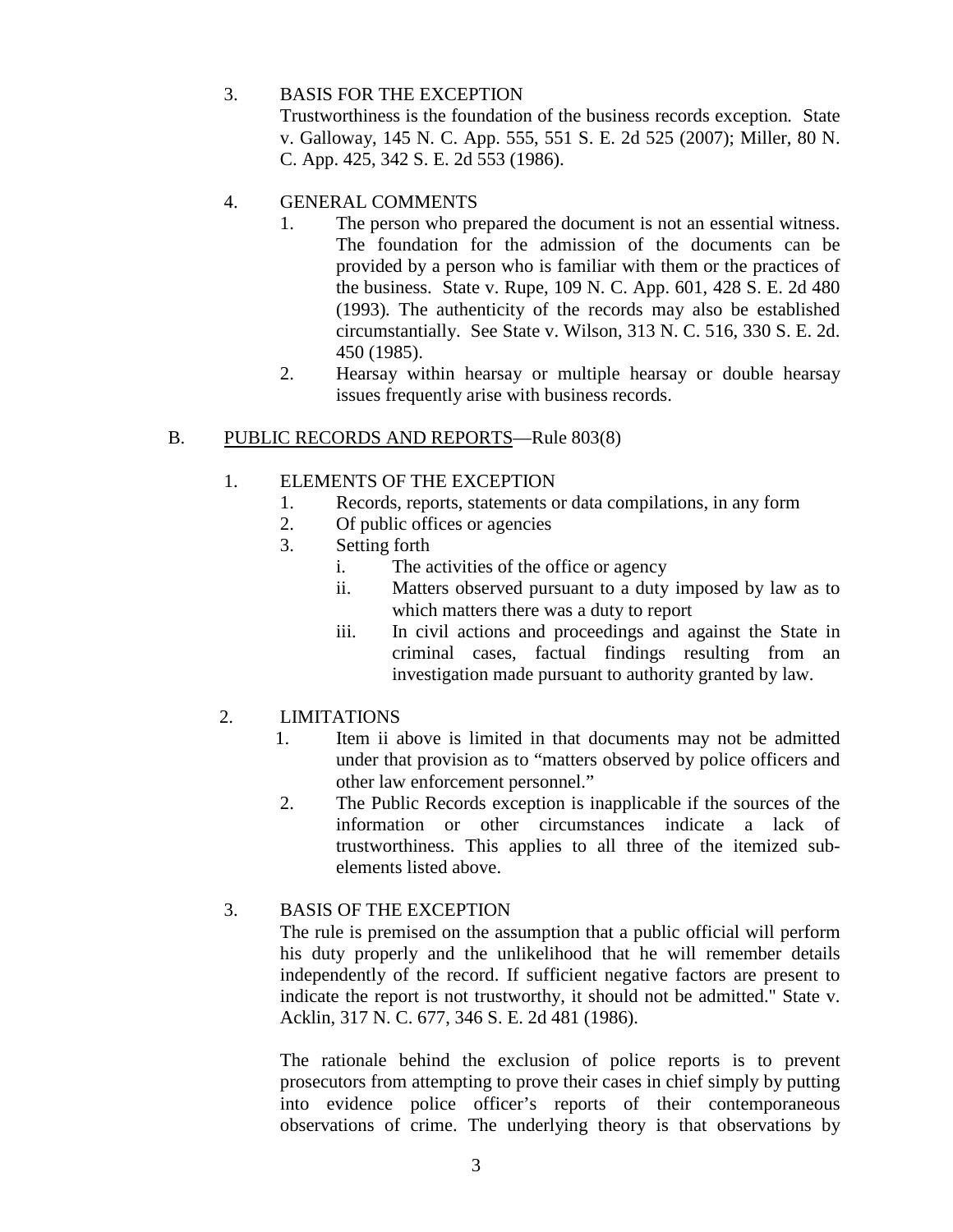police officers at the scene of the crime may not be as reliable as observations by public officials in other cases because of the adversarial nature of the confrontation between the police and the defendant in criminal cases. State v. Harper, 96 N. C. App. 36, 384 S. E. 2d 297 (1989).

#### C. RECORDED PAST RECOLLECTION---Rule 803(5)

## 1. ELEMENTS OF THE EXCEPTION

- 1. A memorandum or record
- 2. Concerning a matter about which a witness once had knowledge
- 3. But now has insufficient recollection to enable him to testify fully and accurately
- 4. Shown to have been made or adopted by the witness when the matter was fresh in his memory
- 5. That reflects that earlier knowledge correctly.

## 2. LIMITATION

If admitted, the memorandum or record may be read into evidence but may not itself be received as an exhibit unless offered by an adverse party. This limitation is imposed to "prevent a jury from giving too much weight to a written statement that cannot be effectively cross-examined." Commentary to Rule 803(5). Dean Brandis characterized this limitation as "puristic, juristic mumbo-jumbo." Brandis, Section 224. Broun disagrees with Brandis' earlier assessment.

## 3. COMMENT

This rule differs from refreshing a witness' recollection. When a witness' recollection is refreshed by the process of showing a witness a document, the witness is actually testifying from the witness' memory that has been triggered by the review of the document. Under Rule 803(5), the witness has no present memory and the earlier writing is the only evidence that is being offered.

## III. ESTABLISHED REFERENCE MATERIALS

## A. MARKET REPORTS AND COMMERCIAL PUBLICATIONS—Rule 803(17)

#### 1. ELEMENTS OF THE EXCEPTION

- 1. Market quotations, tabulations, lists, directories or other published compilations.
- 2. Generally used and relied upon by the public or by persons in particular occupations.

## 2. BASIS FOR THE EXCEPTION

The case law is sparse on this exception. The Commentary to Rule 803 observes in connection with this exception that "(t)he basis of trustworthiness is general reliance by the public or by a particular segment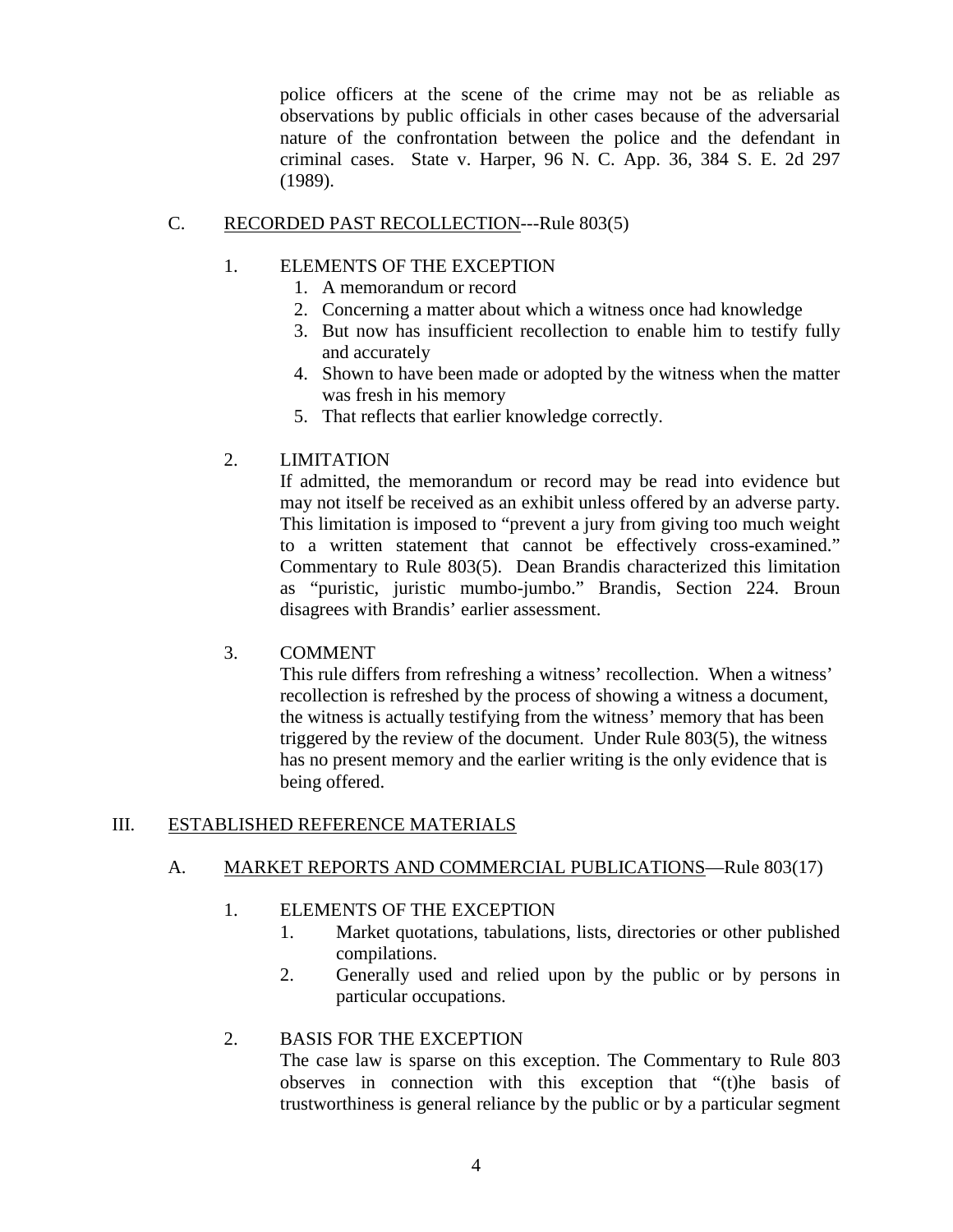of it, and the motivation of the complier to foster reliance by being accurate."

#### B. LEARNED TREATISES—Rule 803(18)

#### 1. ELEMENTS OF THE EXCEPTION

- 1. Statements contained in published treatises, periodicals or pamphlets
- 2. On a subject of history, medicine or other science or art
- 3. Established as a reliable authority by the testimony or admission of the witness or by other expert testimony or by judicial notice.

## 2. LIMITATIONS

- 1. Procedurally, the material must be called to the attention of the expert witness upon cross-examination or relied upon by the expert in direct examination.
- 2. The learned treatise may be read into evidence but it may not be admitted or received as an exhibit.

#### 3. BASIS FOR THE EXCEPTION

The case law in North Carolina does not explicitly explain the basis for this exception. The Commentary to Rule 803(18) notes that the reliability of such treatises is based on several factors including that the material is written primarily and impartially for professionals, is subject to scrutiny and exposure for inaccuracy and that the reputation of the writer of the material is at stake.

## IV. REPUTATION EVIDENCE

## A. REPUTATION CONCERNING PERSONAL OR FAMILY HISTORY-Rule 803(19)

- 1. ELEMENTS OF THE EXCEPTION
	- 1. Reputation
	- 2. Among members of his family by blood, adoption, or marriage, or among his associates, or in the community
	- 3. Concerning a person's birth, adoption, marriage, divorce, death, legitimacy, relationship by blood, adoption or marriage, ancestry, or other similar fact of his personal or family history.

#### B. REPUTATION CONCERNING BOUNDARIES OR GENERAL HISTORY-Rule 803(20)

- 1. ELEMENTS OF THE EXCEPTION
	- 1. Reputation
	- 2. In a community
	- 3. Arising before a controversy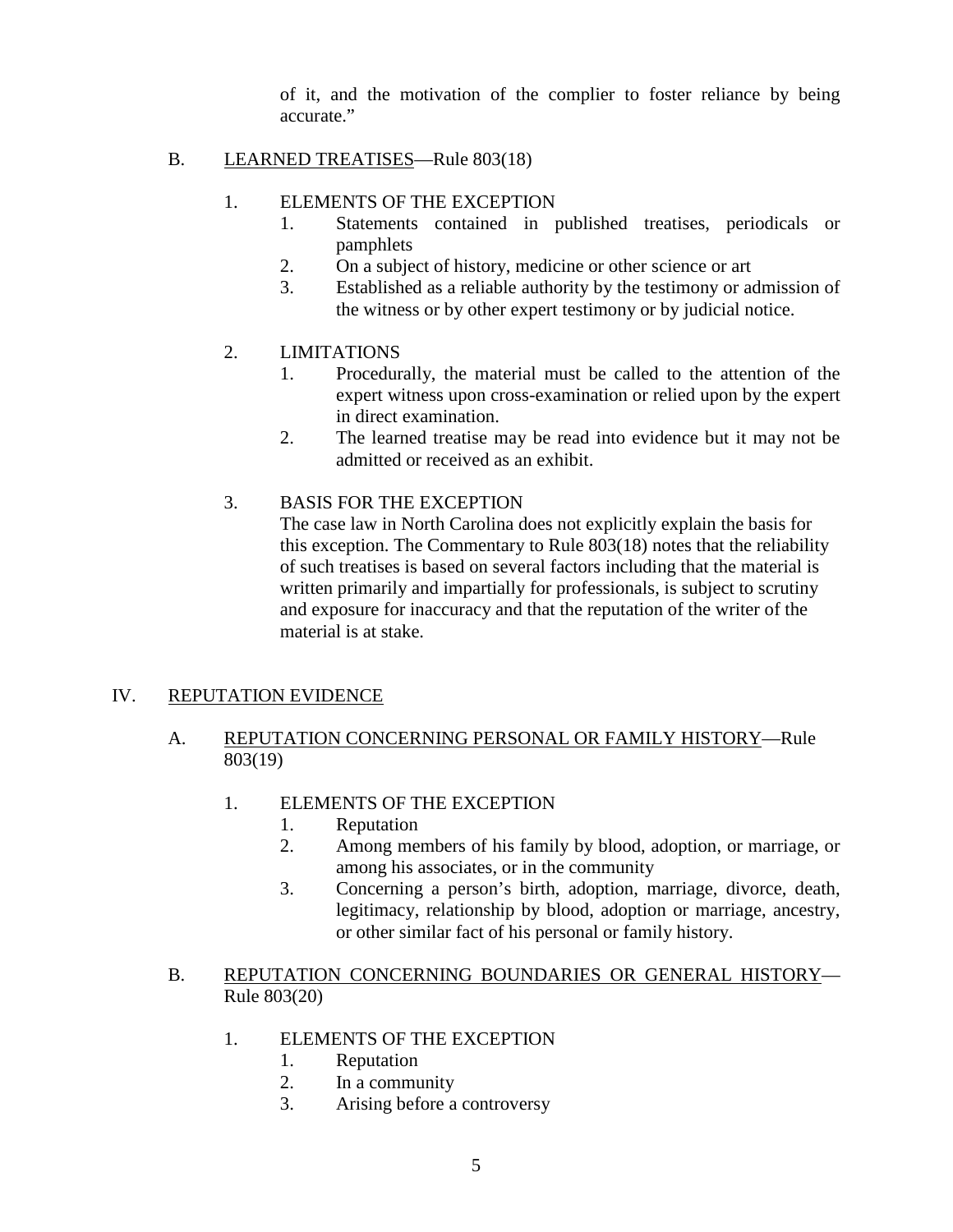4. As to boundaries of or customs affecting lands in the community, and reputation as to events of general history important to the community or state or nation in which it is located.

## C. REPUTATION AS TO CHARACTER—Rule 803(21)

## 1. ELEMENTS OF THE EXCEPTION

- 1. Reputation
- 2. Of a person's character
- 3. Among his associates or in the community

These hearsay exceptions seem to be premised on the idea that the collective assessment of a larger group of people may be more reliable and trustworthy than the opinion of a single individual. Also, it would be difficult to present this evidence without carving out an exception to the hearsay rule. A large number of individuals would be required to testify to present the same information that a single witness could offer.

## V. UNAVAILABILITY EXCEPTIONS

## A. DEFINITION OF UNAVAILABILITY—Rule 804(a)

Unavailability as a witness includes situations in which the declarant:

- 1. Is exempted by ruling of the court on the ground of privilege from testifying concerning the subject matter of his statement; or
- 2. Persists in refusing to testify concerning the subject matter of his statement despite an order of the court to do so; or
- 3. Testifies to a lack of memory of the subject matter of his statement; or
- 4. Is unable to be present or to testify at the hearing because of death or then existing physical or mental illness or infirmity; or
- 5. Is absent from the hearing and the proponent of his statement has been unable to procure his attendance by process or other reasonable means.
- 1. PRIVILEGE—Rule  $804(a)(1)$ This subject will be addressed more eloquently and eruditely by Justice Paul Newby in another session of this program.
- 2. REFUSAL TO TESTIFY—Rule 804(a)(2)

The procedure that should be followed by the trial court when faced with a witness's refusal to testify is (1) the issuance of an order, outside the presence of the jury, directing the witness to testify and (2) a warning that continued refusal to testify despite the court's order would be punishable by contempt. See State v. Linton, 145 N. C. App. 639, 551 N. C. App. 572 (2001).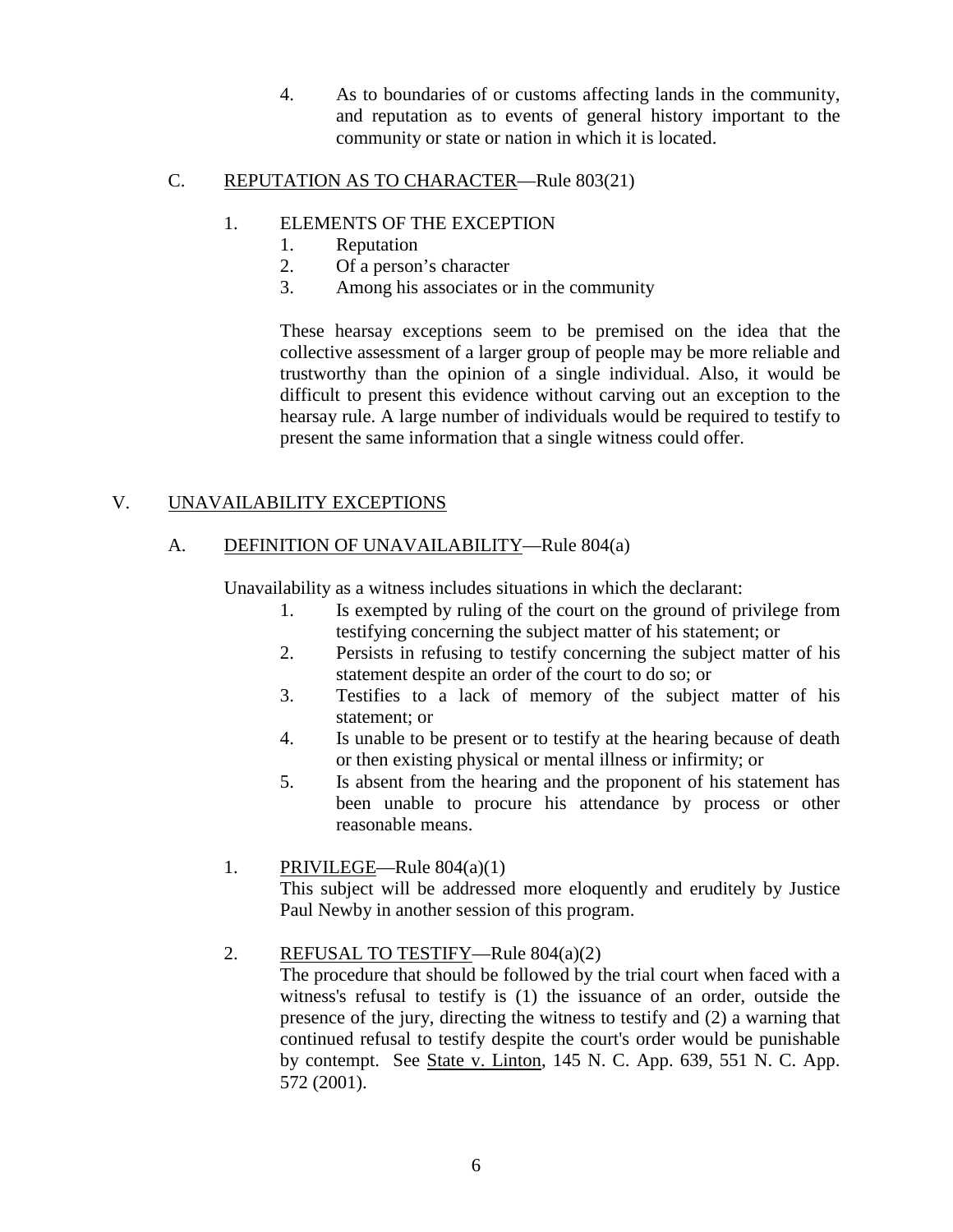## 3. LACK OF MEMORY—Rule 804(a)(3)

The Commentary to Rule 804 notes that the lack of memory must be established by the testimony of the witness which clearly contemplates the production and questioning of the witness who claims a lack of memory.

4. DEATH OR DISABILITY—Rule 804(a)(4)

## 5. ABSENCE—Rule 804(a)(5)

As to this requirement, a witness is not 'unavailable' for purposes of this exception unless the proponent of the evidence has made a *good-faith effort* to obtain his presence at trial. The length to which the proponent of the evidence must go to produce a witness is a question of reasonableness. Ultimately, the question is whether the witness is unavailable *despite* good faith efforts undertaken prior to trial to locate and present that witness. The proponent of the evidence bears the burden of establishing this evidentiary predicate. See State v. Grier, 314 N. C. 59, 331 S. E. 2d 669 (1985). The test, however, is not that the prosecution must exhaust all conceivable means in the effort to locate a witness, but only that they undertake, in good faith, *some* reasonable, affirmative measures to produce the witness for trial. Id.

If the unavailability of the declarant is procured by the proponent of the evidence, then this requirement is not satisfied. Commentary to Rule 804.

#### B. SPECIFIC UNAVAILABILITY EXCEPTIONS

1. FORMER TESTIMONY—Rule 804(b)(1)

#### a. ELEMENTS OF THE EXCEPTION

- 1. Testimony given as a witness
- 2. At another hearing or a deposition
- 3. Of the same or a different proceeding
- 4. If the party against whom the testimony is now offered had an opportunity and a similar motive to develop the testimony during questioning.

#### b. BASIS FOR THE EXCEPTION This exception is based on the need for the evidence and the practical reality that former testimony which was subject to challenge by the party against whom the evidence is now being offered is as trustworthy as evidence presented in the present proceeding.

#### 2. DYING DECLARATIONS—Rule 804(b)(2)

#### a. ELEMENTS OF THE EXCEPTION

- 1. A statement
- 2. Made by a declarant
- 3. While believing that his death was imminent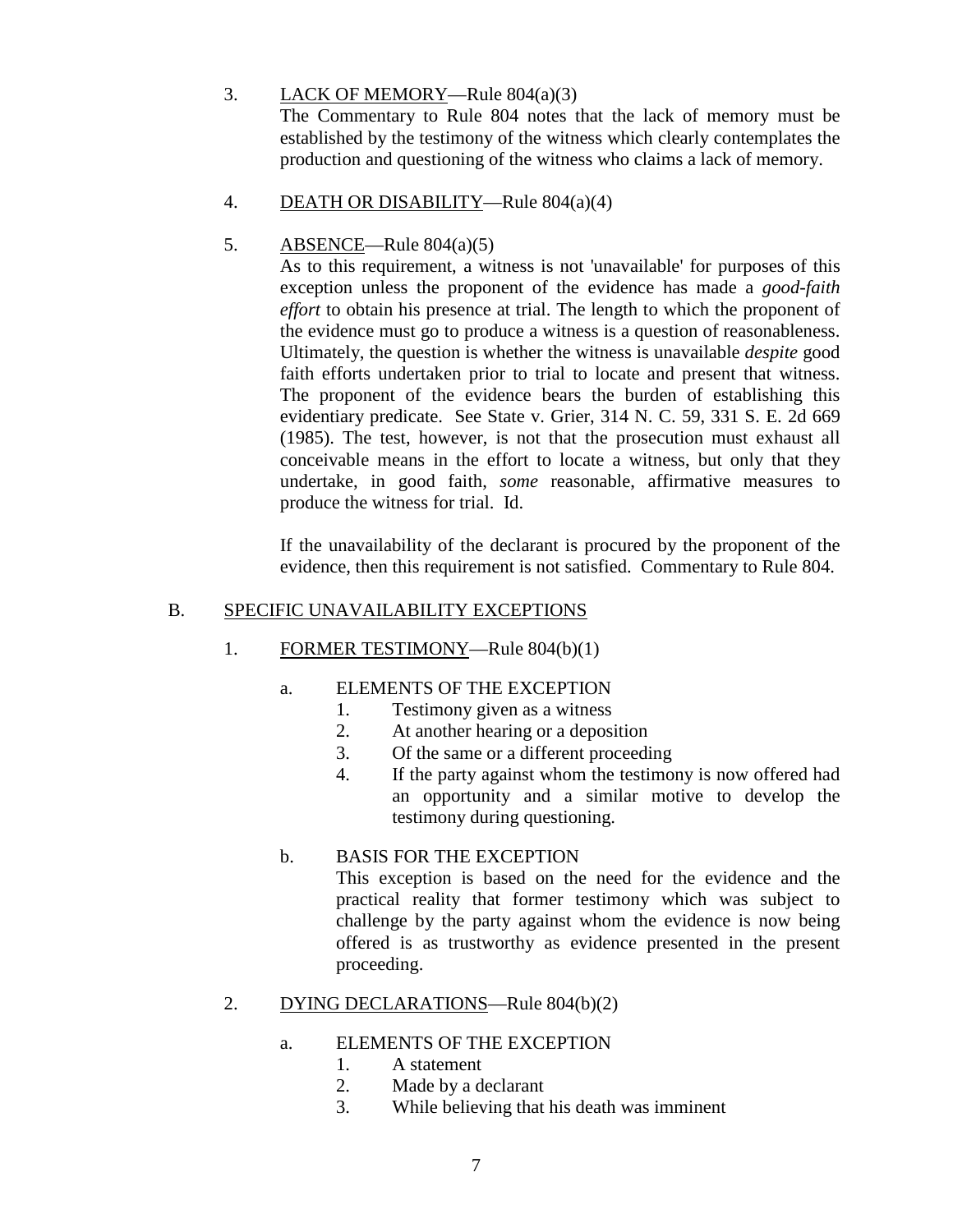4. Concerning the cause or circumstances of what he believed to be his impending death.

#### b. BASIS FOR THE EXCEPTION

The theory on which dying declarations are excepted from the hearsay rule and admitted in evidence is that the declaration is made under the realization of approaching death, when there is no longer any motive for making a false statement, thus creating a sanction for truth equal to that of an oath. The North Carolina Supreme Court commented once that the nearness and certainty of death are just as strong an incentive to the telling of the truth as the solemnity of an oath. State v. Jefferson, 125 N. C. 712, 715, 34 S. E. 648, 649 (1899). Perhaps a more potent reason, one strong enough to supersede the right of confrontation, so strongly entrenched in our law, is the necessity of preserving important evidence, which often could come from no other source, of the identity of the killer and such circumstances of the killing as come within the range of the exception. State v. Stevens, 295 N. C. 21, 243 S. E. 2d 771 (1978). The rationale for the admission of these statements clearly rests upon a belief in the general trustworthiness of dying declarations, rather than upon the necessity for bringing to justice the perpetrators of secret homicides." State v. Lester, 294 N. C. 220, 240 S. E. 2d 391 (1978).

#### 3. STATEMENT AGAINST INTEREST—Rule 804(b)(3)

#### a. ELEMENTS OF THE EXCEPTION

- 1. A statement
- 2. Which at the time of its making
- 3. Was so far contrary to the declarant's pecuniary or proprietary interest or so far tended to subject him to civil or criminal liability, or to render invalid a claim by him against another
- 4. That a reasonable man in his position would not have made the statement unless he believed it to be true.

#### b. LIMITATION

A statement under this rule tending to expose a declarant to criminal liability is not admissible in a criminal case unless corroborating circumstances clearly indicate the trustworthiness of the statement.

#### c. BASIS FOR EXCEPTION

The circumstantial guaranty of reliability for declarations against interest is the assumption that persons do not make statements which are damaging to them unless satisfied for good reasons that they are true. State v. Levan, 326 N. C. 155, 388 S. E. 2d 429 (1990); [N.C.G.S. § 8C-1, Rule 804\(b\)\(3\),](http://www.lexis.com/research/buttonTFLink?_m=af1b629d6deca806a1e209b3748b33fc&_xfercite=%3ccite%20cc%3d%22USA%22%3e%3c%21%5bCDATA%5b331%20N.C.%2012%5d%5d%3e%3c%2fcite%3e&_butType=4&_butStat=0&_butNum=84&_butInline=1&_butinfo=N.C.%20GEN.%20STAT.%208C-1%20804&_fmtstr=FULL&docnum=1&_startdoc=1&wchp=dGLbVlz-zSkAb&_md5=479e35826360d083fda3aae8095a42b6) comment (quoting Advisory Committee's Note)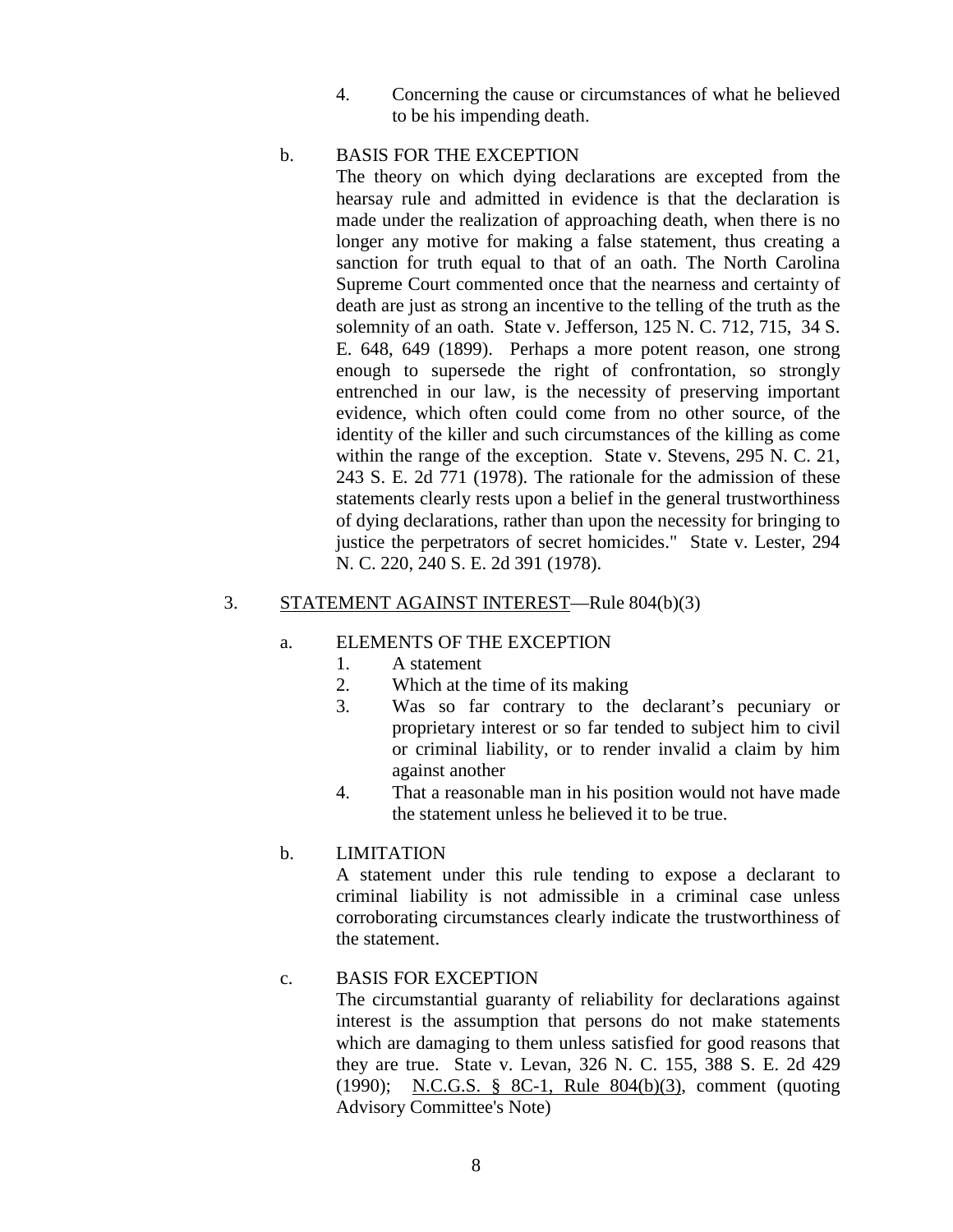#### VI. CATCH-ALL EXCEPTIONS

#### A. GENERAL CATCH-ALL EXCEPTION—Rule 803(24)

#### 1. ELEMENTS OF THE EXCEPTION

The North Carolina Supreme Court defined the six requirements of this exception in State v. Smith, 315 N. C. 76, 337 S. E. 2d. 833 (1985), as follows:

- (1) Whether the proponent of the hearsay provided proper notice to the adverse party of his intent to offer it and of its particulars;
- (2) That the statement is not covered by any other hearsay exception;
- (3) That the statement possesses "equivalent circumstantial guarantees of trustworthiness";
- (4) That the proffered statement is offered as evidence of a material fact;
- (5) Whether the hearsay is "more probative on the point for which it is offered than any other evidence which the proponent can produce through reasonable means"; and
- (6) Whether "the general purposes of the rules of evidence and the interests of justice will best be served by admission of the statement into evidence.

#### 2. LIMITATIONS

The issue of trustworthiness focuses on certain factors. The trial court, when evaluating whether the evidence possesses "equivalent circumstantial guarantees of trustworthiness" should consider the following factors: (1) the declarant's personal knowledge of the underlying event, (2) the declarant's motivation to speak the truth, (3) whether the declarant recanted, and (4) the reason for the declarant's unavailability. *State v. Nichols*[, 321 N.C. 616, 365 S.E.2d 561 \(1988\).](http://www.lexis.com/research/buttonTFLink?_m=933b37ee5ceb8b2c43a8334d51edd6e9&_xfercite=%3ccite%20cc%3d%22USA%22%3e%3c%21%5bCDATA%5b328%20N.C.%20337%5d%5d%3e%3c%2fcite%3e&_butType=3&_butStat=2&_butNum=162&_butInline=1&_butinfo=%3ccite%20cc%3d%22USA%22%3e%3c%21%5bCDATA%5b321%20N.C.%20616%5d%5d%3e%3c%2fcite%3e&_fmtstr=FULL&docnum=1&_startdoc=1&wchp=dGLzVzz-zSkAB&_md5=4b8dfdb4102d6ae0f121e0dd7def1859) Also pertinent to this inquiry are factors such as the nature and character of the statement and the relationship of the parties. State v. Triplett, 316 N. C. 1, 340 S. E. 2d 736 (1986). This listing of factors is not all inclusive and other factors may be considered when appropriate. State v. McLaughlin, 316 N. C. 175, 340 S. E. 2d 102 (1986).

When hearsay testimony is sought to be admitted as substantive evidence under Rule 803(24), the proponent must first provide written notice to the adverse party "sufficiently in advance of offering the statement to provide the adverse party with a fair opportunity to prepare to meet the statement." The hearsay statement may not be admitted unless this notice (a) is in writing; and (b) is provided to the adverse party sufficiently in advance of offering it to allow him to prepare to meet it; and (c) contains (1) a statement of the proponent's intention to offer the hearsay testimony, (2) the "particulars" of the hearsay testimony, and (3) the name and address of the declarant. State v. Smith, 315 N. C. 76, 337 S. E. 2d 833 (1985). The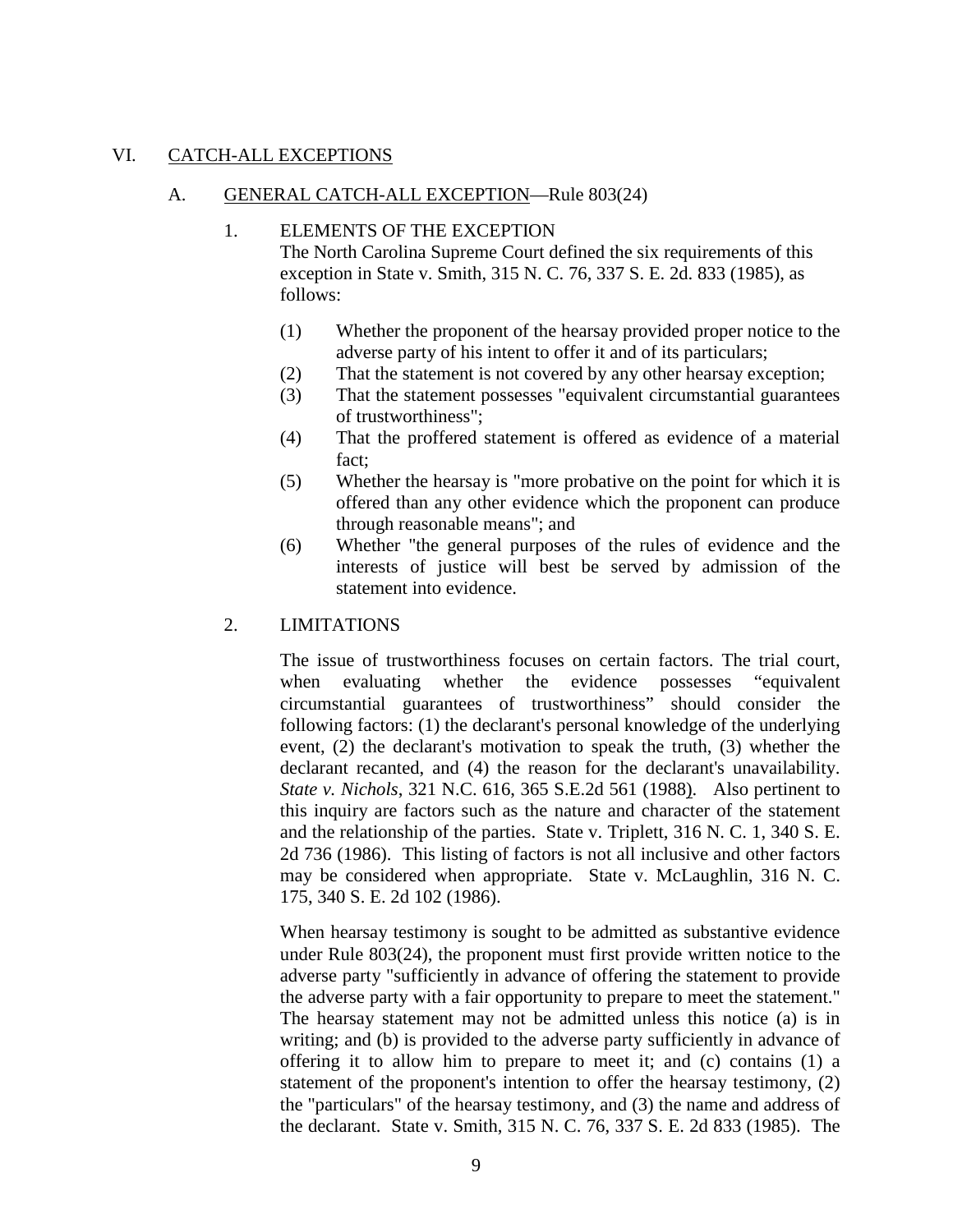notice requirement should be construed flexibly in light of the express policy under the rule of providing a party with a fair opportunity to meet the evidence. See State v. Nichols, 321 N. C. 616, 365 S. E. 2d 561 (1988).

The consideration of the probativeness of the evidence has two components. The requirement imposes the obligation of a dual inquiry: were the proponent's efforts to procure more probative evidence diligent, and is the statement more probative on the point than other evidence that the proponent could reasonably procure? State v. Smith, 315 N. C. 76, 337 S. E. 2d 883 (1985).

In conducting this analysis, the trial court is required to make both findings of fact and conclusions of law on the issues of trustworthiness and probativeness, because they embody the …test for the admission of hearsay ..., i.e., necessity and trustworthiness. On the other four issues, the trial court must make conclusions of law and give its analysis. The appellate courts will find reversible error only if the findings are not supported by competent evidence, or if the law was erroneously applied. *State v. Deanes,* [323 N.C. 508, 515, 374 S.E.2d 249, 255 \(1988\).](http://www.lexis.com/research/buttonTFLink?_m=96dc9fbb9d9d1b775f8ddec4628ce996&_xfercite=%3ccite%20cc%3d%22USA%22%3e%3c%21%5bCDATA%5b337%20N.C.%20384%5d%5d%3e%3c%2fcite%3e&_butType=3&_butStat=2&_butNum=46&_butInline=1&_butinfo=%3ccite%20cc%3d%22USA%22%3e%3c%21%5bCDATA%5b323%20N.C.%20508%2c%20515%5d%5d%3e%3c%2fcite%3e&_fmtstr=FULL&docnum=1&_startdoc=1&wchp=dGLbVzz-zSkAW&_md5=7e009dde8619518d13b59ba70215b291) The trial court must make factual findings and conclusions of law on the first, third and fifth elements of the test for the admission of catch-all hearsay evidence and only conclusions of law are required for the second, fourth and sixth elements of the above quoted test.

#### 3. BASIS FOR THE EXCEPTION

The elements of this exception reflect a focus on the trustworthiness of the evidence being offered and a concern for the proponent's need to offer the evidence in the interests of justice. The two primary concerns are trustworthiness and necessity.

B. UNAVAILABLE DECLARANT CATCH-ALL EXCEPTION—Rule 804(b)(5) Rule 803(24) and Rule 804(b)(5) are identical apart from the requirement in the latter rule that the declarant must be unavailable. When the declarant is unavailable, the necessity for admitting the hearsay evidence is greater than under Rule 803(24) and the inquiry into the probative value of the evidence may be less strenuous. State v. Faucette, 326 N. C. 676, 392 S. E. 2d 71 (1990).

## 1. ELEMENTS OF THE EXCEPTION

In State v. Triplett, 316 N. C. 1, 340 S. E. 2d 736 (1986), the North Carolina Supreme Court applied the six part inquiry established in State v. Smith that is set out above to Rule 804(b)(5).

## 2. LIMITATIONS

The unavailability of the declarant weighs against the introduction of the evidence if the declarant is unavailable because he cannot be located. See State v. Nichols, 321 N. C. 616, 365 S. E. 2d 561 (1988). If the declarant is unavailable under Rule 804(b)(2) because he persists in refusing to testify concerning the subject matter of his statement despite a court order to do so, the court must weigh this as a factor against admitting the